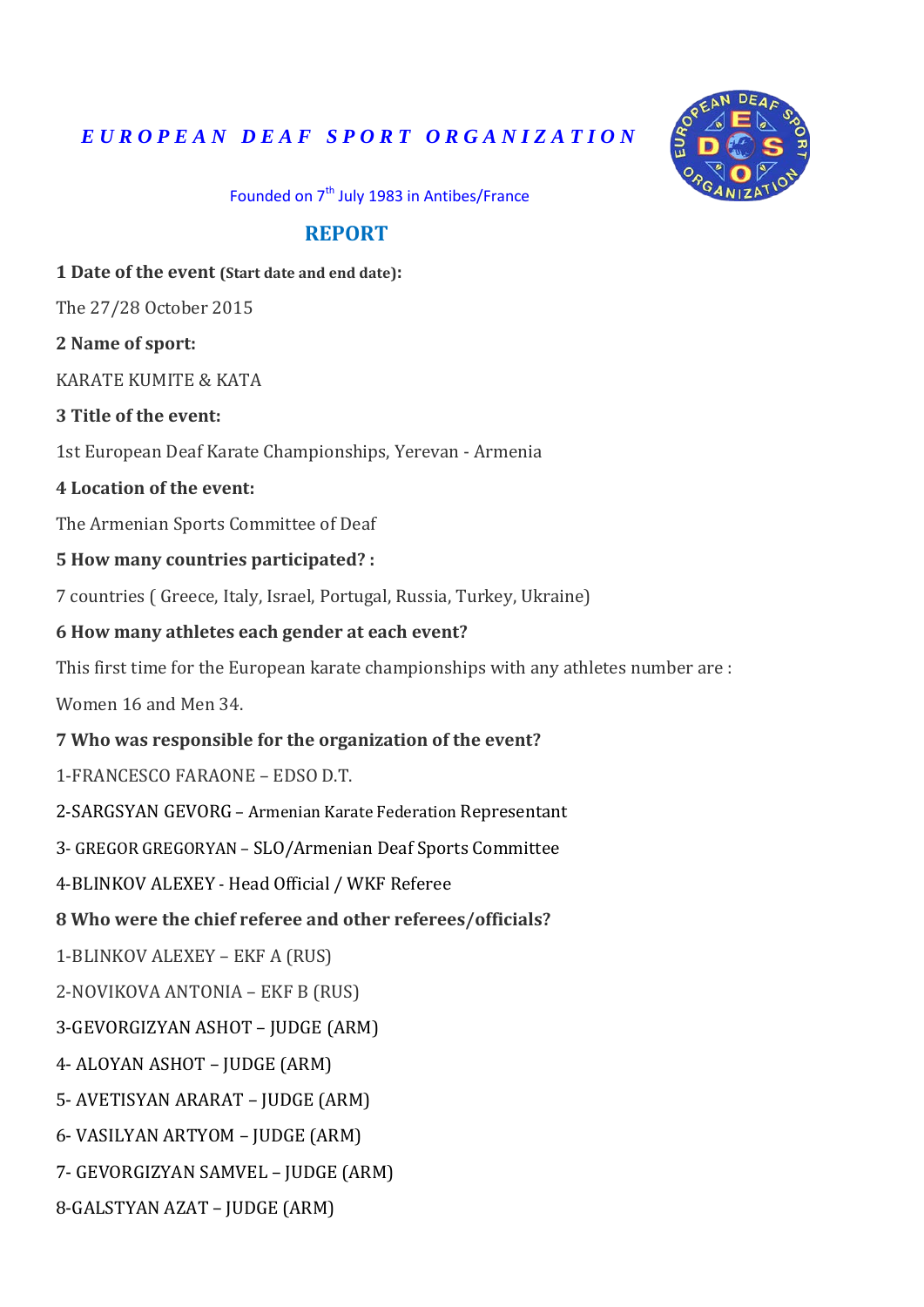### 9- GHARIBYAN LYUDVIG – JUDGE (ARM)

# 10-HOVSEPYAN SARGIS – JUDGE (ARM)

# 11-MELIQYAN ARTAK – JUDGE (ARM)

### **9 Analysis/Observation of the organization of the event: 9.1 Success:**

1) The organization of the draw and process organization of the competitions and weight categories, team men, open men, open women and Kata are well passed.

2) Lot of commitment on the part of the Karate Federation Armenia

# **9.2 Problems/situations:**

1) Problem for short times for all karate competitions only 2 days. Better next times for 3 days !

2) Some Turkish delegates that accompany athletes not do not respect the moral code of karate referres because they were shouted many times against referres.

3) Difficulties for the organization of Armenian karate judges not have high technical computers because the later too time for the karate results.

4) It was working too many hours for the Karate competition in one area of the mat.

# **9.3 Proposals /solutions for future events:**

1) Having a dojo (gym) several days in warm up training before the official competitions etc..

2) A remake for the next European championship events with efficacy organization with karate federation.

3) Seek to increase the numbers of athletes for kata men or women.

4) Also their want to open the Team competitions for Kumite and Kata women.

5) See if possibility of set up a karate kumite team with three athlete females.

6) Better Increase the number of international referees for all each events (no only national) :

a) Kumite (sparring) or Kata (Technical Forms) Competition categories Men/Women;

b) Kumite Team men with 5 athletes + 2 reserved /Women with only 3 athletes + 2 reserved:

c) Kata Team men with 3 athletes / women with 3 athletes.

- The proposal must do better for the karate competition in two areas of the mat quickly.

- If possible, one of our EDSO E.C. agrees to use the helping computer for the final results under control with Karate T.D. with the federal judges.

# **10 Results of the each event:**

If possible, invite also any deaf referees under federal qualifying for improve communication together hearing rederees during the all deaf karate competitions etc..

# **10.1 Bullet for records and outstanding performances :**

- Soon to find the new regulation for the best winner scores .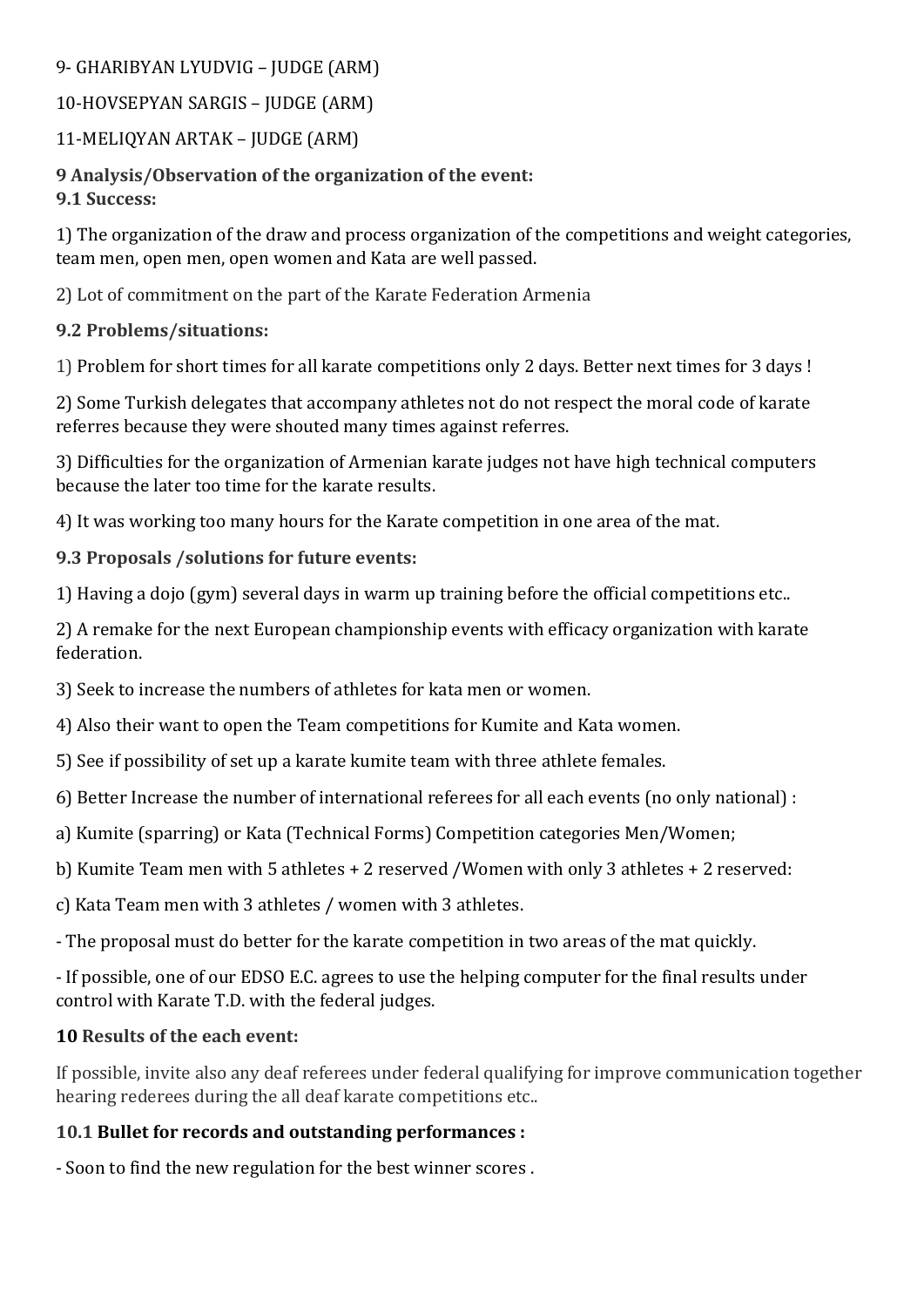### **10.2 Attach all results (appendix1)**

| $-60$ kg | $60 - 67$ kg | $67 - 75$ kg | 75-84 <sub>kg</sub> | $+84$ kg | <b>Open</b> | Kata  |
|----------|--------------|--------------|---------------------|----------|-------------|-------|
| Men      | Men          | Men          | Men                 | Men      | Men         | Men   |
| $-50kg$  | $50 - 55$ kg | $55 - 61$ Kg | $61 - 68$ Kg        | $+68$ Kg | <b>Open</b> | Kata  |
| Women    | Women        | Women        | Women               | Women    | Women       | Women |

#### **KARATE : KUMITE AND KATA INDIVIDUALS MEN / WOMEN**

### **11 Protest, Non-Starting Athletes, Violation Sports related violation; Non-sport related violation**

-Nobody problems but only portuguese athlete did distraction with hearing aid in the field competition any erroneous OC control which I wanted to intervene to stop it.

### **11.1 Protest:**

1) Better to bring the Video judge control with the request coaches for any Reason technical protest (our proposal).

2) For example, the case of the Armenian judges did not have the special video computer for each karate competition as their old technical method.

### **11.2 Missing Athletes in Europe :**

- Any Country not support or no made contact for existing karate athletes, for example :
- Bulgaria, France, England, Norway, Scotland, Sweden, Spain, Wales

### **12 The program of the competition:**

Attach the program (appendix 2)

### **13 Conclusion of my report:**

- 1) I am satisfied enough commitment Armenian Karate Federation (referees, volunteers ...
- 2) Overall, it is positive to continue with all the proposed events, the athletes were happy with the organization.
- 3) To continue and see the future to create a kumite team of men or women.
- 4) Seeking the next candidate for the world championship, I wait for official confirmation. (Mayor, Minister for Sport, the budget of the organization and dates of site inspections). Maybe Poland, Russia and Greece..

### **Date of this report**:

31/10/2015

**This result report wasdone by:**

Francesco Faraone

EDSO T.D. Karate

James facoco